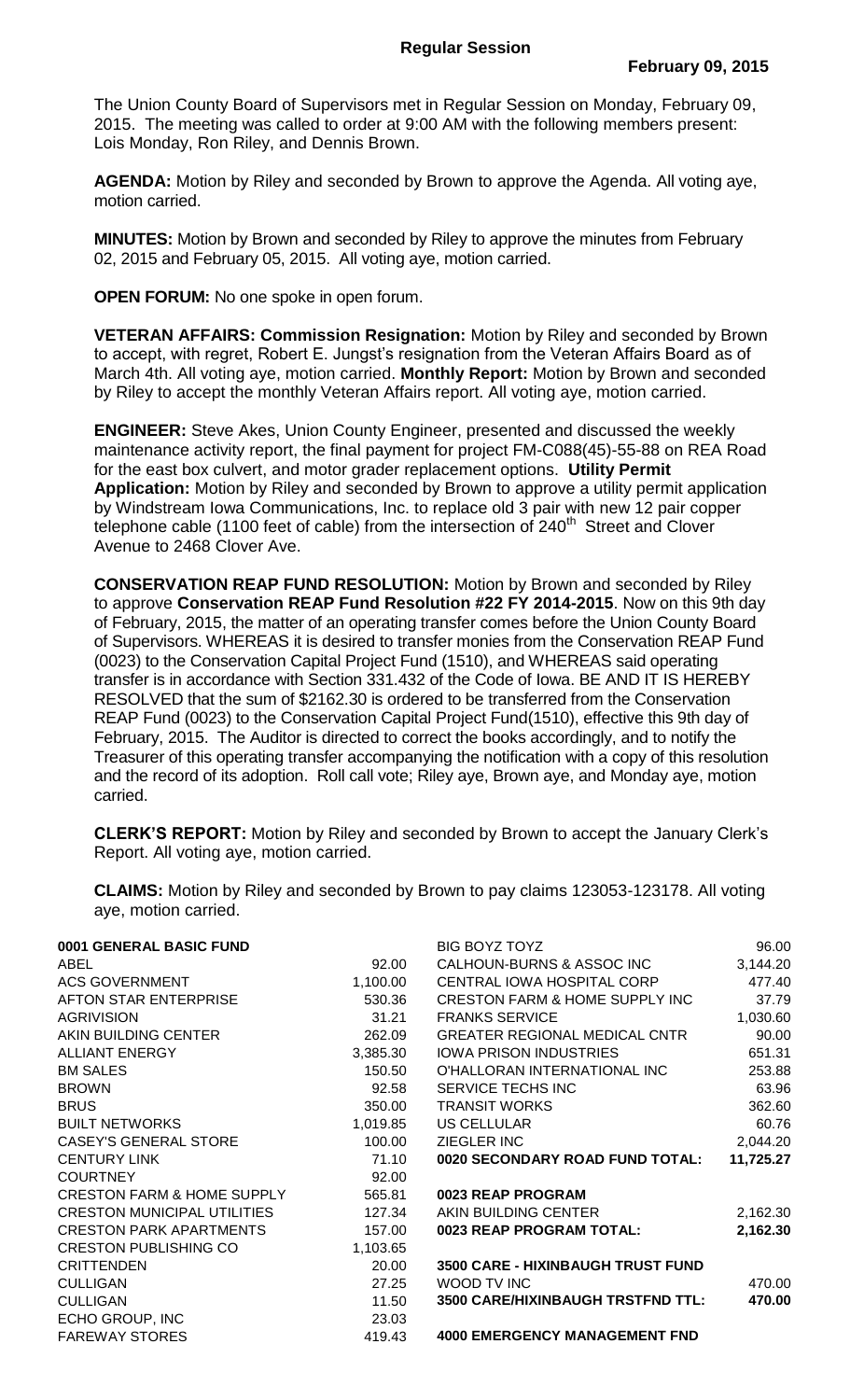| <b>FARMERS ELECTRIC COOP</b>                                              | 2,362.39           | <b>ALLIANT ENERGY</b>                                            | 300.00                         |
|---------------------------------------------------------------------------|--------------------|------------------------------------------------------------------|--------------------------------|
| GALLS-QUARTERMASTER                                                       | 34.93              | <b>DUCKWORTH</b>                                                 | 84.52                          |
| <b>GREEN VALLEY PEST CONTROL</b>                                          | 47.00<br>13.33     | <b>IOWA STATE SAVINGS BANK</b><br><b>MEDIACOM</b>                | 1,256.40<br>141.76             |
| <b>HAWKS</b><br><b>HAWKS</b>                                              | 9.53               | <b>4000 EMERG MANAGEMENT FND TTL:</b>                            | 1,782.68                       |
| <b>HEARTLAND TIRE &amp; AUTO</b>                                          | 106.97             |                                                                  |                                |
| IOWA COUNTY RECORDERS ASSOC                                               | 220.00             | <b>4003 EMPOWERMENT</b>                                          |                                |
| <b>IOWA DIVISION OF LABOR SERVICE</b>                                     | 80.00              | ALEGENT HEALTH AT HOME-CORNING                                   | 3,316.46                       |
| IOWA LAW ENFORCEMENT ACADEMY                                              | 270.00             | <b>DISCOVERY KIDS PRESCHOOL</b>                                  | 856.00                         |
| <b>IOWA STATE SAVINGS BANK</b><br><b>JIM'S TRUCK REP &amp; SANITATION</b> | 47.71<br>205.00    | <b>EAST UNION COMMUNITY SCHOOLS</b><br><b>MATURA ACTION CORP</b> | 1,620.00<br>100.00             |
| <b>KENYON</b>                                                             | 28.67              | RINGGOLD COUNTY PUBLIC HEALTH                                    | 2,072.24                       |
| <b>M &amp; M MOTORS</b>                                                   | 406.20             | <b>SICKELS</b>                                                   | 3,907.15                       |
| <b>MAIL SERVICES LLC</b>                                                  | 399.70             | SOUTHERN IOWA TROLLEY                                            | 257.40                         |
| MASTERCARD/ISSB                                                           | 97.54              | STHWESTERN COMMUNITY COLLEGE                                     | 6,499.18                       |
| <b>MAYHEW</b>                                                             | 156.70             | WINTERSET LITTLE HUSKIES PRESC                                   | 90.00                          |
| MID-STATES ORGANIZED CRIME<br><b>MILLER</b>                               | 100.00<br>150.00   | <b>4003 EMPOWERMENT TOTAL:</b>                                   | 18,718.43                      |
| MPH INDUSTRIES INC                                                        | 121.77             | <b>4004 LAW ENFORCEMENT CENTER</b>                               |                                |
| NEW LIFE FAMILY MEDICINE PC                                               | 205.00             | <b>ALLIANT ENERGY</b>                                            | 3,512.18                       |
| <b>NISSLY</b>                                                             | 81.00              | <b>BM SALES</b>                                                  | 55.00                          |
| OFFICE MACHINES COMPANY INC                                               | 112.79             | <b>BOB BARKER COMPANY INC</b>                                    | 73.52                          |
| <b>O'REILLY AUTO PARTS</b>                                                | 129.99             | <b>COUNSEL OFFICE &amp; DOCUMENT</b>                             | 139.87                         |
| POKORNY BP & AUTOMOTIVE SERVIC                                            | 284.99             | <b>CRESTON PUBLISHING CO</b>                                     | 29.44                          |
| POLK COUNTY MEDICAL EXAMINER<br>RESERVE ACCOUNT                           | 161.30<br>2,500.00 | FIRST COMMUNICATIONS LLC<br><b>GREEN VALLEY PEST CONTROL</b>     | 27.82<br>36.00                 |
| SERVICE TECHS INC                                                         | 101.94             | <b>IOWA DEPT OF PUBLIC SAFETY</b>                                | 1,473.00                       |
| SHRED-IT USA - DES MOINES                                                 | 59.92              | <b>MAINSTAY SYSTEMS INC</b>                                      | 4,490.00                       |
| SIDDENS, TERI                                                             | 25.00              | MASTERCARD/ISSB                                                  | 143.74                         |
| SOUTHERN IA COUNCIL OF GOVER                                              | 535,897.00         | <b>MEDIACOM</b>                                                  | 135.90                         |
| SOUTHERN IA RURAL WATER ASSC                                              | 965.69             | OFFICE DEPOT-CATALOG ORDERS                                      | 156.99                         |
| STHWESTERN COMMUNITY COLLEGE<br><b>STALKER CHEVROLET</b>                  | 42.00<br>36.70     | OFFICE MACHINES COMPANY INC<br>ORR HEATING & AIR CONDITIONING    | 436.56<br>257.50               |
| <b>SUPREME CLEANERS</b>                                                   | 85.00              | <b>PETZNICKS</b>                                                 | 28.25                          |
| <b>THATCHER</b>                                                           | 92.00              | <b>WASTE MGMT OF CRESTON</b>                                     | 81.35                          |
| <b>TITUS</b>                                                              | 92.00              | <b>WINDSTREAM</b>                                                | 1,657.67                       |
| UNION COUNTY ENGINEER                                                     | 446.88             | <b>4004 LAW ENFORCEMENT CNTR TTL:</b>                            | 12,734.79                      |
| <b>US AUTO FORCE</b>                                                      | 686.78             |                                                                  |                                |
| <b>US CELLULAR</b><br>WASTE MGMT OF CRESTON                               | 147.83<br>81.36    | <b>4100 COUNTY ASSESSMENT EXPENSE</b><br><b>ACCESS SYSTEMS</b>   | 110.00                         |
| <b>WILBUR-ELLIS CO</b>                                                    | 193.00             | <b>BANKERS LEASING CO</b>                                        | 103.54                         |
| <b>WINDSTREAM</b>                                                         | 1,850.95           | <b>PUDENZ</b>                                                    | 119.31                         |
| 0001 GENERAL BASIC FUND TOTAL:                                            | 558,868.56         | <b>US POST OFFICE</b>                                            | 209.00                         |
|                                                                           |                    | <b>WINDSTREAM</b>                                                | 113.00                         |
| 0002 GENERAL SUPPLEMENTAL                                                 |                    | 4100 CO ASSESSMENT EXPENSE TTL:                                  | 654.85                         |
| ACCESS SYSTEMS LEASING<br>CENTRAL IOWA DETENTION CTR                      | 281.93<br>632.57   | <b>4960 SANITARY LANDFILL</b>                                    |                                |
| <b>CITY OF CRESTON</b>                                                    | 10,761.93          | <b>AGRILAND FS INC</b>                                           | 566.23                         |
| EMC INS DES MOINES BRANCH                                                 | 500.00             | <b>AGRIVISION</b>                                                | 34.35                          |
| <b>HYSELL</b>                                                             | 191.30             | <b>ALLIANT ENERGY</b>                                            | 2,600.00                       |
| RESERVE ACCOUNT                                                           | 1,750.00           | A-TEC RECYCLING INC                                              | 417.04                         |
| 0002 GENERAL SUPPLEMENTAL TTL:                                            | 14,117.73          | <b>BARKER LEMAR &amp; ASSOC INC</b>                              | 1,975.00                       |
| 0010 MH-DD SERVICES FUND                                                  |                    | <b>BRICK GENTRY P C</b><br>CAROLINA SOFTWARE INC                 | 2,025.00<br>250.00             |
| UNION COUNTY AUDITOR                                                      | 5,733.99           | <b>CLEAN HARBORS</b>                                             | 7,359.53                       |
| 0010 MH-DD SERVICES FUND TOTAL:                                           | 5,733.99           | <b>CORNING RENTAL</b>                                            | 50.00                          |
|                                                                           |                    | <b>CRESTON MUNICIPAL UTILITIES</b>                               | 20.00                          |
| 0011 RURAL SERVICES BASIC                                                 |                    | <b>CRESTON PUBLISHING CO</b>                                     | 288.23                         |
| <b>ALLIANT ENERGY</b><br><b>BANKERS LEASING CO</b>                        | 44.04<br>29.10     | <b>FASTENAL COMPANY</b><br><b>GRP &amp; ASSOCIATES</b>           | 41.96                          |
| <b>GREATER REGIONAL MEDICAL CNTR</b>                                      | 5,975.35           | HJC, LLC                                                         | 197.50<br>44,890.46            |
| <b>HUSBAND</b>                                                            | 14.00              | HJC, LLC                                                         | 2,000.00                       |
| <b>MATHES SEED &amp; CHEMICAL</b>                                         | 461.50             | <b>KING</b>                                                      | 40.83                          |
| SERVICE TECHS INC                                                         | 101.92             | MASTERCARD/ISSB                                                  | 141.08                         |
| 0011 RURAL SERVICES BASIC TTL:                                            | 6,625.91           | METRO WASTE AUTHORITY                                            | 21,028.40                      |
| 0020 SECONDARY ROAD FUND                                                  |                    | <b>PARMENTER</b><br><b>US POST OFFICE</b>                        | 53.19<br>105.00                |
| AKIN BUILDING CENTER                                                      | 24.04              | <b>WACHA</b>                                                     | 217.58                         |
| <b>ALLIANT ENERGY</b>                                                     | 2,818.40           | <b>WASTE MGMT OF CRESTON</b>                                     | 3,269.58                       |
| AMERICAN CONCRETE                                                         | 395.00             | <b>WINDSTREAM</b>                                                | 172.44                         |
| <b>BANKERS LEASING CO</b>                                                 | 175.13             | <b>4960 SANITARY LANDFILL TOTAL:</b><br>CRAND TOTAL.             | 87,743.40<br><b>704 227 04</b> |

| FARMERS ELECTRIC COOP                                        | 2,362.39         | <b>ALLIANT ENERGY</b>                                            | 300.00                  |
|--------------------------------------------------------------|------------------|------------------------------------------------------------------|-------------------------|
| GALLS-QUARTERMASTER<br><b>GREEN VALLEY PEST CONTROL</b>      | 34.93            | <b>DUCKWORTH</b>                                                 | 84.52                   |
| <b>HAWKS</b>                                                 | 47.00<br>13.33   | <b>IOWA STATE SAVINGS BANK</b><br><b>MEDIACOM</b>                | 1,256.40<br>141.76      |
| <b>HAWKS</b>                                                 | 9.53             | <b>4000 EMERG MANAGEMENT FND TTL:</b>                            | 1,782.68                |
| <b>HEARTLAND TIRE &amp; AUTO</b>                             | 106.97           |                                                                  |                         |
| IOWA COUNTY RECORDERS ASSOC                                  | 220.00           | <b>4003 EMPOWERMENT</b>                                          |                         |
| IOWA DIVISION OF LABOR SERVICE                               | 80.00            | ALEGENT HEALTH AT HOME-CORNING                                   | 3,316.46                |
| <b>IOWA LAW ENFORCEMENT ACADEMY</b>                          | 270.00           | <b>DISCOVERY KIDS PRESCHOOL</b>                                  | 856.00                  |
| <b>IOWA STATE SAVINGS BANK</b>                               | 47.71            | <b>EAST UNION COMMUNITY SCHOOLS</b>                              | 1,620.00                |
| <b>JIM'S TRUCK REP &amp; SANITATION</b>                      | 205.00           | <b>MATURA ACTION CORP</b>                                        | 100.00                  |
| <b>KENYON</b>                                                | 28.67            | RINGGOLD COUNTY PUBLIC HEALTH                                    | 2,072.24                |
| <b>M &amp; M MOTORS</b>                                      | 406.20           | <b>SICKELS</b>                                                   | 3,907.15                |
| <b>MAIL SERVICES LLC</b>                                     | 399.70           | SOUTHERN IOWA TROLLEY                                            | 257.40                  |
| MASTERCARD/ISSB                                              | 97.54            | STHWESTERN COMMUNITY COLLEGE                                     | 6,499.18                |
| <b>MAYHEW</b><br>MID-STATES ORGANIZED CRIME                  | 156.70<br>100.00 | WINTERSET LITTLE HUSKIES PRESC<br><b>4003 EMPOWERMENT TOTAL:</b> | 90.00<br>18,718.43      |
| MILLER                                                       | 150.00           |                                                                  |                         |
| MPH INDUSTRIES INC                                           | 121.77           | <b>4004 LAW ENFORCEMENT CENTER</b>                               |                         |
| NEW LIFE FAMILY MEDICINE PC                                  | 205.00           | <b>ALLIANT ENERGY</b>                                            | 3,512.18                |
| <b>NISSLY</b>                                                | 81.00            | <b>BM SALES</b>                                                  | 55.00                   |
| OFFICE MACHINES COMPANY INC                                  | 112.79           | <b>BOB BARKER COMPANY INC</b>                                    | 73.52                   |
| O'REILLY AUTO PARTS                                          | 129.99           | <b>COUNSEL OFFICE &amp; DOCUMENT</b>                             | 139.87                  |
| POKORNY BP & AUTOMOTIVE SERVIC                               | 284.99           | <b>CRESTON PUBLISHING CO</b>                                     | 29.44                   |
| POLK COUNTY MEDICAL EXAMINER                                 | 161.30           | FIRST COMMUNICATIONS LLC                                         | 27.82                   |
| RESERVE ACCOUNT                                              | 2,500.00         | <b>GREEN VALLEY PEST CONTROL</b>                                 | 36.00                   |
| SERVICE TECHS INC                                            | 101.94           | <b>IOWA DEPT OF PUBLIC SAFETY</b>                                | 1,473.00                |
| SHRED-IT USA - DES MOINES                                    | 59.92            | MAINSTAY SYSTEMS INC                                             | 4,490.00                |
| SIDDENS, TERI                                                | 25.00            | MASTERCARD/ISSB                                                  | 143.74                  |
| SOUTHERN IA COUNCIL OF GOVER                                 | 535,897.00       | <b>MEDIACOM</b>                                                  | 135.90                  |
| SOUTHERN IA RURAL WATER ASSC<br>STHWESTERN COMMUNITY COLLEGE | 965.69<br>42.00  | OFFICE DEPOT-CATALOG ORDERS<br>OFFICE MACHINES COMPANY INC       | 156.99<br>436.56        |
| STALKER CHEVROLET                                            | 36.70            | ORR HEATING & AIR CONDITIONING                                   | 257.50                  |
| <b>SUPREME CLEANERS</b>                                      | 85.00            | <b>PETZNICKS</b>                                                 | 28.25                   |
| <b>THATCHER</b>                                              | 92.00            | <b>WASTE MGMT OF CRESTON</b>                                     | 81.35                   |
| <b>TITUS</b>                                                 | 92.00            | WINDSTREAM                                                       | 1,657.67                |
| UNION COUNTY ENGINEER                                        | 446.88           | <b>4004 LAW ENFORCEMENT CNTR TTL:</b>                            | 12,734.79               |
| US AUTO FORCE                                                | 686.78           |                                                                  |                         |
| US CELLULAR                                                  | 147.83           | <b>4100 COUNTY ASSESSMENT EXPENSE</b>                            |                         |
| WASTE MGMT OF CRESTON                                        | 81.36            | <b>ACCESS SYSTEMS</b>                                            | 110.00                  |
| WILBUR-ELLIS CO                                              | 193.00           | <b>BANKERS LEASING CO</b>                                        | 103.54                  |
| WINDSTREAM                                                   | 1,850.95         | <b>PUDENZ</b>                                                    | 119.31                  |
| 0001 GENERAL BASIC FUND TOTAL:                               | 558,868.56       | <b>US POST OFFICE</b><br><b>WINDSTREAM</b>                       | 209.00<br>113.00        |
| 0002 GENERAL SUPPLEMENTAL                                    |                  | 4100 CO ASSESSMENT EXPENSE TTL:                                  | 654.85                  |
| <b>ACCESS SYSTEMS LEASING</b>                                | 281.93           |                                                                  |                         |
| CENTRAL IOWA DETENTION CTR                                   | 632.57           | <b>4960 SANITARY LANDFILL</b>                                    |                         |
| <b>CITY OF CRESTON</b>                                       | 10,761.93        | <b>AGRILAND FS INC</b>                                           | 566.23                  |
| EMC INS DES MOINES BRANCH                                    | 500.00           | <b>AGRIVISION</b>                                                | 34.35                   |
| <b>HYSELL</b>                                                | 191.30           | <b>ALLIANT ENERGY</b>                                            | 2,600.00                |
| RESERVE ACCOUNT                                              | 1,750.00         | A-TEC RECYCLING INC                                              | 417.04                  |
| 0002 GENERAL SUPPLEMENTAL TTL:                               | 14,117.73        | <b>BARKER LEMAR &amp; ASSOC INC</b>                              | 1,975.00                |
|                                                              |                  | <b>BRICK GENTRY P C</b>                                          | 2,025.00                |
| 0010 MH-DD SERVICES FUND                                     |                  | CAROLINA SOFTWARE INC                                            | 250.00                  |
| UNION COUNTY AUDITOR                                         | 5,733.99         | <b>CLEAN HARBORS</b>                                             | 7,359.53                |
| 0010 MH-DD SERVICES FUND TOTAL:                              | 5,733.99         | <b>CORNING RENTAL</b>                                            | 50.00                   |
|                                                              |                  | <b>CRESTON MUNICIPAL UTILITIES</b>                               | 20.00                   |
| <b>0011 RURAL SERVICES BASIC</b><br><b>ALLIANT ENERGY</b>    | 44.04            | <b>CRESTON PUBLISHING CO</b><br><b>FASTENAL COMPANY</b>          | 288.23<br>41.96         |
| <b>BANKERS LEASING CO</b>                                    | 29.10            | <b>GRP &amp; ASSOCIATES</b>                                      | 197.50                  |
| GREATER REGIONAL MEDICAL CNTR                                | 5,975.35         | HJC, LLC                                                         | 44,890.46               |
| <b>HUSBAND</b>                                               | 14.00            | HJC, LLC                                                         | 2,000.00                |
| MATHES SEED & CHEMICAL                                       | 461.50           | <b>KING</b>                                                      | 40.83                   |
| SERVICE TECHS INC                                            | 101.92           | MASTERCARD/ISSB                                                  | 141.08                  |
| 0011 RURAL SERVICES BASIC TTL:                               | 6,625.91         | METRO WASTE AUTHORITY                                            | 21,028.40               |
|                                                              |                  | <b>PARMENTER</b>                                                 | 53.19                   |
| 0020 SECONDARY ROAD FUND                                     |                  | <b>US POST OFFICE</b>                                            | 105.00                  |
| AKIN BUILDING CENTER                                         | 24.04            | <b>WACHA</b>                                                     | 217.58                  |
| <b>ALLIANT ENERGY</b>                                        | 2,818.40         | <b>WASTE MGMT OF CRESTON</b>                                     | 3,269.58                |
| <b>AMERICAN CONCRETE</b>                                     | 395.00           | <b>WINDSTREAM</b>                                                | 172.44                  |
| BANKERS LEASING CO                                           | 175.13           | <b>4960 SANITARY LANDFILL TOTAL:</b><br><b>GRAND TOTAL:</b>      | 87,743.40<br>721,337.91 |
|                                                              |                  |                                                                  |                         |